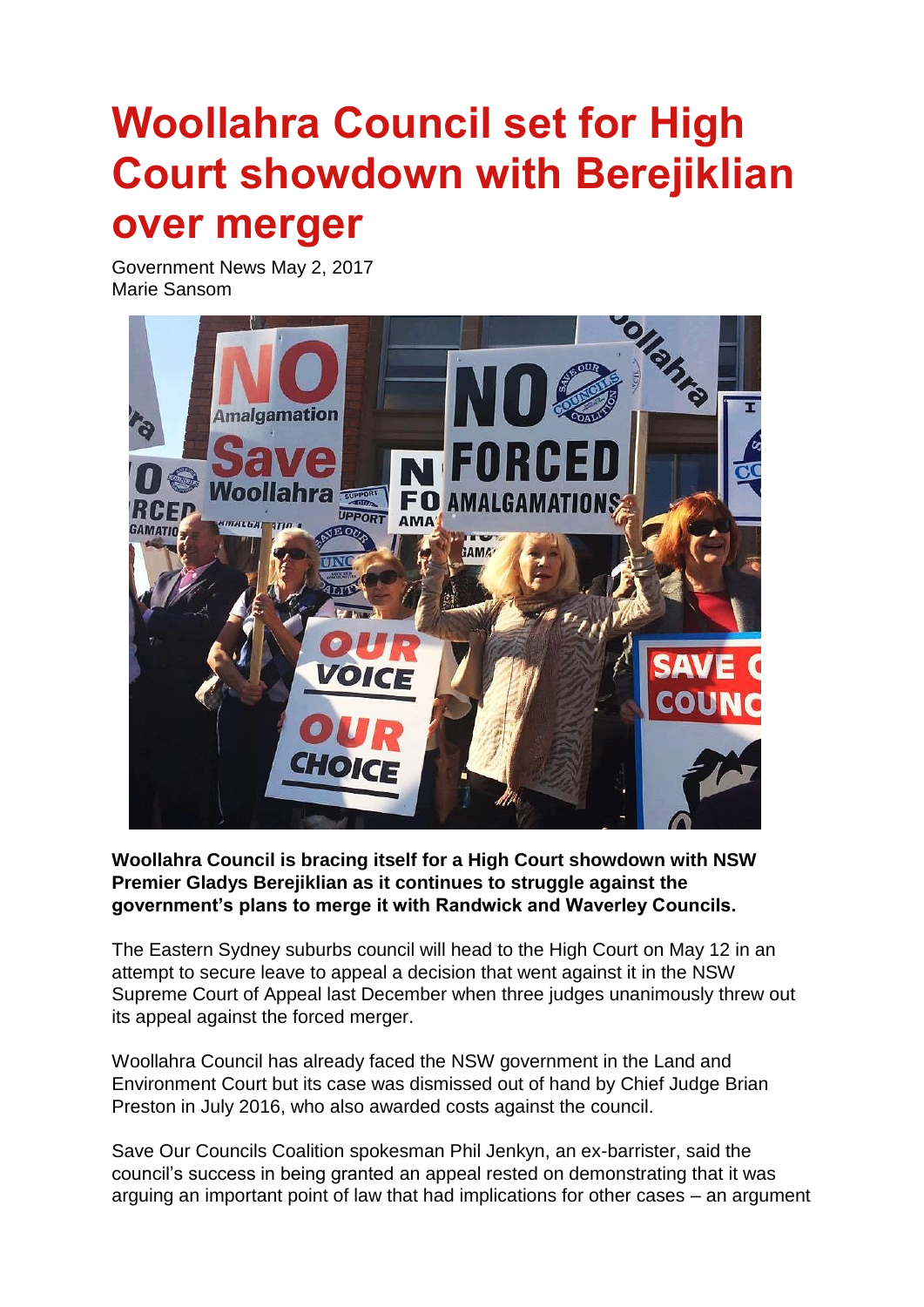that he said was reasonable – and whether there had been an error of law in the December court judgement.



*David Shoebridge MLC Phil Jenkyn OAM Mayor Toni Zeltzer*





The council has argued before that the full KPMG report, which the government relied upon to make its case for the savings from council mergers, should have been given to councils and delegates before public hearings. Delegate reports containing recommendations on whether councils should merge or stand alone were given to the Boundaries Commission after the hearings.

If Woollahra Council is blocked from appealing *Government News* understands that there are plans to form an Eastern suburbs residents" group that could take up cudgels, emboldened by Ku-ring-gai Council"s win in March.

It has been an expensive battle for those councils who have stood up to the government. Woollahra has spent more than \$1 million battling the merger, including community consultation costs.

Liberal mayor of Woollahra, Toni Zeltzer, has justified the council"s court cases saying that the majority of residents are opposed to the amalgamation and rates would soar between 20 and 50 per cent for Woollahra residents if it were amalgamated.

Greens MP David Shoebridge, also an ex-barrister, said it was possible for a third party to run a fresh case based on the Ku-ring-gai decision, which he said showed the illegitimacy of the government"s forced merger agenda based on secret documents.

"[Woollahra Council] know they got a job done on them, they have got their residents" support. I would be surprised if they didn"t throw their support around a viable legal challenge," Mr Shoebridge said.

The KPMG report took centre stage during a NSW Court of Appeal case in March when Ku-ring-gai Council argued that the government's suppression of part of the report had denied it procedural fairness.

The council won its case and the court decided that the delegate"s report to the Boundaries Commission, which recommended a merger with Hornsby Shire, be